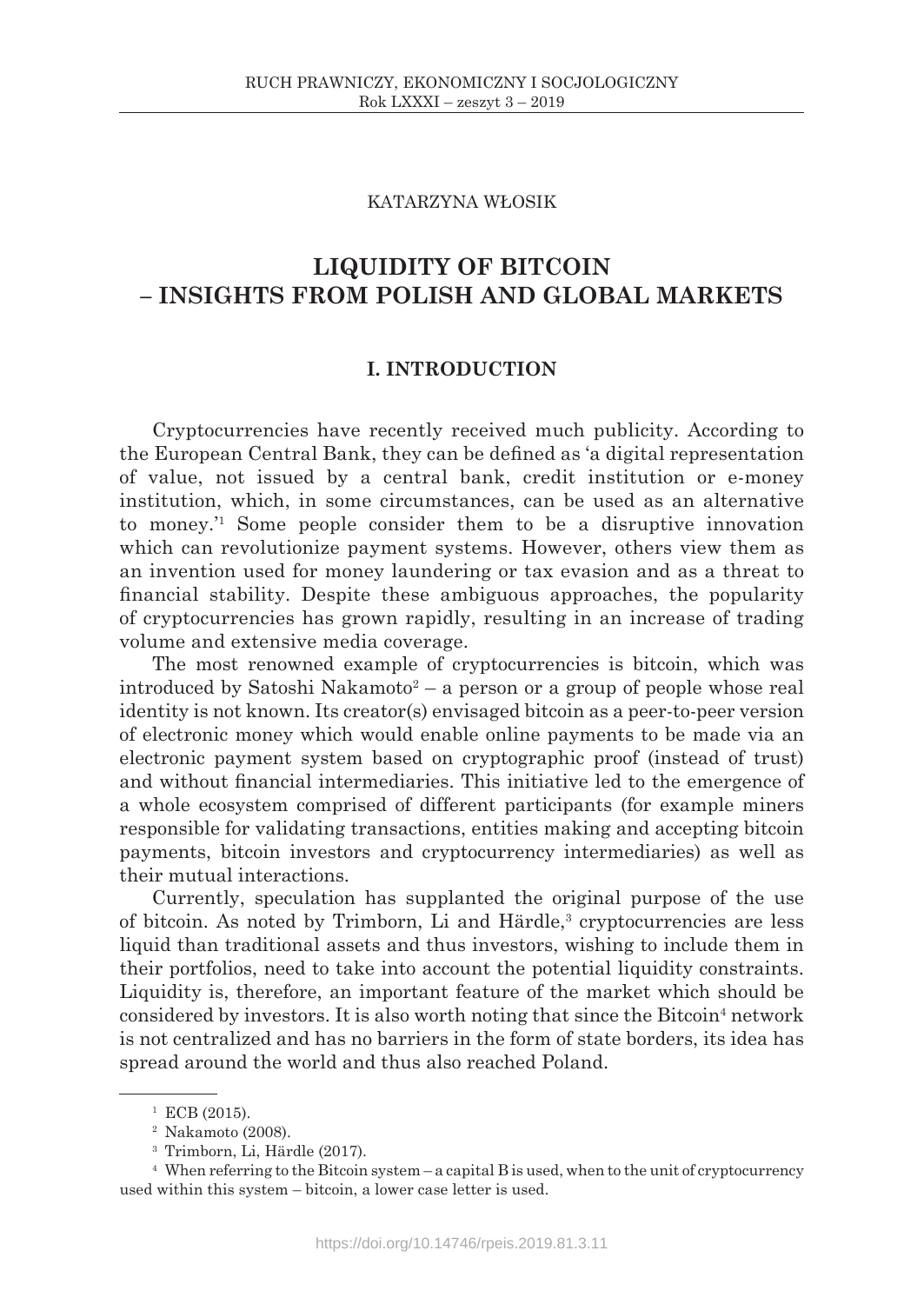The main aim of this article is to characterize and compare big and small bitcoin markets in terms of liquidity. I study four platforms, which are characterized by high trade volume – Kraken, Bitstamp, BitFlyer and BTCBOX, as well as small entities which enable the trade of bitcoin in Polish zloty – BitBay and BitMarket. I use the intraday and daily data from July 2017 to mid-March 2019. This period encompasses the biggest boom on the bitcoin market and the successive downward price trend. Based on these data, I compare the number of trades and the time between trades on different bitcoin markets, determine the volume distribution throughout the day and examine the dynamics of Amihud's illiquidity measure – ILLIQ. In the article, the quantitative data are presented as of March 2019, whereas the information from the websites of cryptocurrency platforms – as of May 2019.

The article is structured as follows – the second section provides a review of the literature related to the Bitcoin ecosystem, with particular emphasis on cryptocurrency exchanges. In the third section, I characterize selected platforms and the data set used in the analysis. Then, I briefly describe the notion of liquidity and its measures that I use. In the last section, I discuss the results, and after that, I conclude.

## **II. LITERATURE REVIEW**

Bitcoin is a distributed, peer-to-peer system, which means that it is not based on one central server. The units used by participants within this system are called bitcoins. They are created by 'miners' who use the processing power of their computers to verify the transactions and record them in the ledger. The ownership of bitcoin units is proven in the network by so-called 'keys'. Thanks to them, their owners can sign transactions and spend their bitcoins by making a transfer to another user.<sup>5</sup>

With regards to payments, the cryptocurrency market can be considered a special case of a two-sided market. This means that a transaction will be made only if both a payer and a payee agree to use this particular cryptocurrency. The higher the number of retailers accepting crypto-payments, the more attractive to the customers the cryptocurrency becomes. At the same time, the retailers become more likely to accept this particular cryptocurrency, the higher its adoption rate among the consumers is.<sup>6</sup> Therefore, a large and wellconnected group of users is crucial for the survival of bitcoin and other peerto-peer cryptocurrencies.<sup>7</sup> Polasik et al.<sup>8</sup>, on the basis of a survey carried out

 $5$  Antonopoulos (2018): 31.

<sup>6</sup> Jonker (2018).

 $7$  Teo (2015).

<sup>8</sup> Polasik et al. (2015).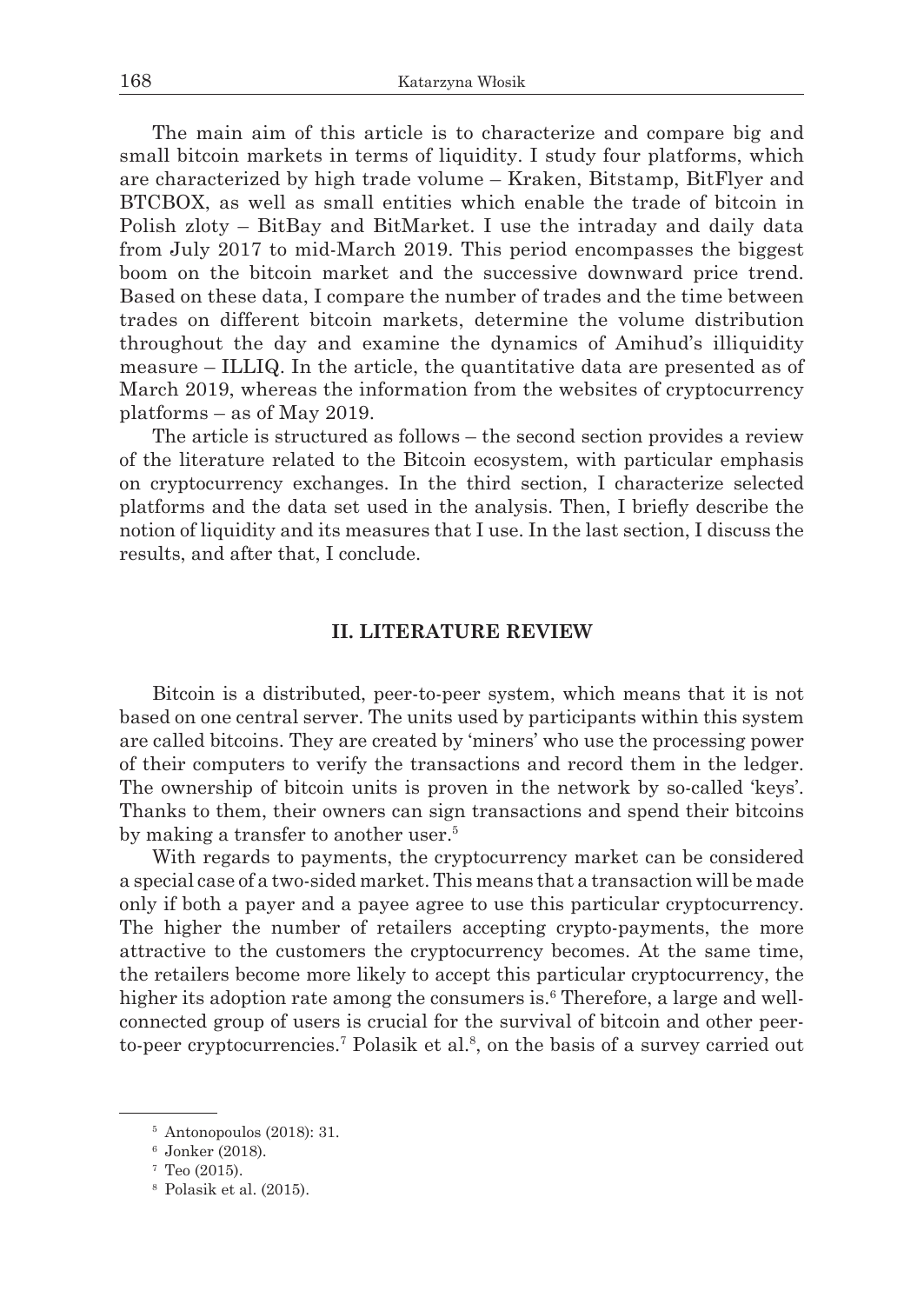among retailers accepting bitcoin payments for online transactions, find that its rate of acceptance is higher in the countries with a low GDP per capita and a larger shadow economy. The authors also stress that the customers with knowledge about this innovation are more willing to use bitcoin. Moreover, their results show that PayPal, cash-on-delivery and payment cards serve as substitutes for bitcoin, whereas Pay-By-Link is its complement. Jonker,<sup>9</sup> also on the basis of survey data collected from retailers selling their products online, finds that consumer demand, net transactional benefits and the perceived adoption effort affect the acceptance of bitcoin among respondents. She identifies the lack of consumer demand as the most significant barrier to the acceptance of cryptocurrencies. The results she presents also suggest that cryptocurrency owners do not use bitcoin for online payments. As a result, it is unlikely that its adoption will increase substantially and significantly change the existing retail payment system.

There is some evidence in the literature that bitcoin neither serves as a medium of exchange nor fulfils other crucial functions of money – a unit of account and a store of value.10 It is perceived by many rather as an investment tool and some researchers imply that it resembles a speculative investment.<sup>11</sup> Due to its negative or zero correlation with traditional types of assets classes, like for example stocks, bonds, commodities or currencies, adding bitcoin to the portfolio may lead to risk reduction and, therefore, be useful in portfolio diversification.<sup>12</sup>

The marketplace for trading cryptocurrencies is offered by entities which are commonly called exchanges. They provide services like buying and selling cryptocurrencies in exchange for national currencies as well as for other cryptocurrencies. Thus, they play an extremely important role in the cryptocurrency economy.<sup>13</sup>

One of the important features of the bitcoin market is its great degree of fragmentation – there are many different cryptocurrency trading platforms. The first one was established in  $2010<sup>14</sup>$  As of the end of March 2019, CoinMarketCap.com listed 218 cryptocurrency exchanges.15 It is worth noting that these entities do not create a homogeneous group. Hileman and Rauchs<sup>16</sup> analyse 51 exchanges located in 27 countries. They find that the global cryptocurrency trade volumes are dominated by a few large exchanges. The authors also identify some differences between the small and the large platforms. Only 35% of large exchanges hold a formal government licence.

<sup>9</sup> Jonker (2018).

<sup>10</sup> ECB (2015): 23.

<sup>11</sup> Glaser et al. (2014); Yermack (2015); Baur et al. (2018).

<sup>12</sup> Pandey, Wu (2014); Briere et al. (2015); Carrick (2016); Azzi et al. (2017); Baur et al. (2018).

<sup>13</sup> Hileman, Rauchs (2017): 30.

 $14$  Brandvold et al. (2015).

<sup>15</sup> CoinMarketCap (2019).

<sup>16</sup> Hileman, Rauchs (2017).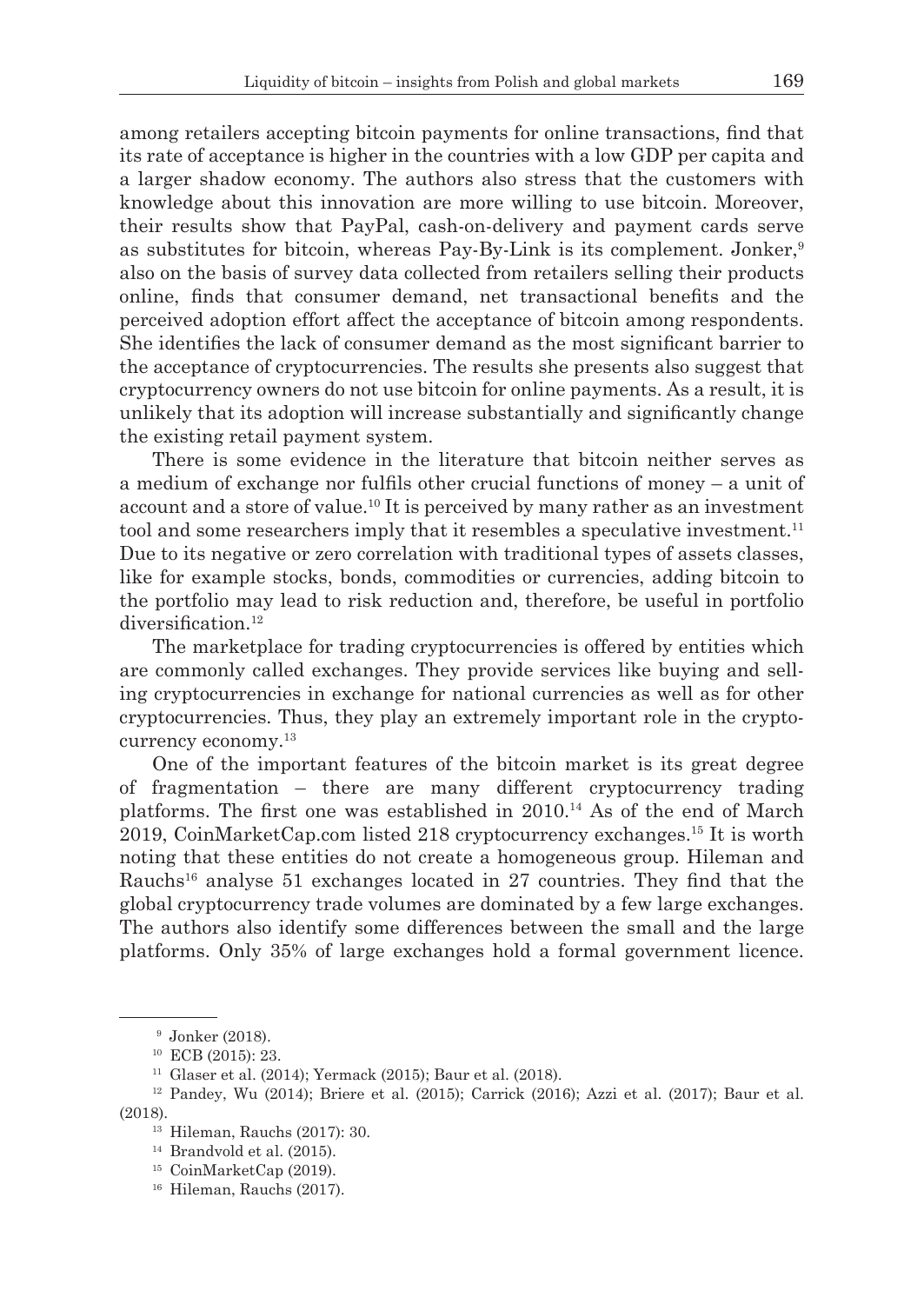This number is much higher (52%) among small exchanges. Moreover, small entities seem to have a limited cryptocurrency offer  $-73%$  of them list one or two cryptocurrencies, whereas 73% of large exchanges have two or more cryptocurrencies in their offer. Trading bitcoin, however, is supported by all the study participants. Security of funds is another important aspect of cryptocurrency trading. Exchanges make use of various internal security measures, such as cold storage or a multi-factor authentication. Another distinguishing feature is the control over the keys – 73% of study participants take custody of user funds and 23% let users control the keys. Only slightly more than half of the analysed small custodial exchanges prepared a written policy indicating what will happen to the customers' funds in the case of their loss due to a security breach. In the case of large custodial exchanges, this percentage was higher (78%).17

According to the estimates of Bhaskar and Lee presented in 2015,<sup>18</sup> 45% of cryptocurrency exchanges eventually shut down. Transaction volume, financial strength, security breach, backroom and settlement support, as well as compliance capabilities, are among the factors determining the survival time of these entities. Moore and Christin<sup>19</sup> find that more popular exchanges are less likely to be closed; however, they are more likely to face a security breach than less popular entities. Referring to security breaches, Bhaskar and Lee<sup>20</sup> note that most cryptocurrency exchanges are undercapitalized, as the majority of them are not subject to the capital adequacy requirements imposed by financial regulations. In an event of a security breach, they would not be able to manage the loss. Brandvold et al.<sup>21</sup> analyse the role of selected cryptocurrency exchanges in the price discovery of bitcoin between April 2013 and February 2014. They identify Mt. Gox and BTC-e as the leaders at that time. The authors also note that small exchanges have a smaller information share and they usually lag behind the market.

Liquidity is one of the important aspects in cryptocurrency trading and, although limited, it has received attention in the literature. Loi<sup>22</sup> scrutinizes the liquidity of five exchanges which enable trading bitcoin in U.S. dollars and compares them in this respect to selected stock indexes. Dimpf<sup>23</sup> looks at the bitcoin market from the perspective of liquidity and adverse selection, and finds the eight analysed markets to be fairly liquid. He notes that both the spread and its proportion related to the adverse selection costs are high. This might suggest that private information is important for the bid-ask spread formation. The liquidity of the bitcoin market is also the subject of

<sup>19</sup> Moore, Christin (2013).

 $21$  Brandvold et al. (2015).

<sup>&</sup>lt;sup>17</sup> Hileman, Rauchs (2017).

<sup>18</sup> Bhaskar, Lee (2015).

<sup>20</sup> Bhaskar, Lee (2015).

 $22$  Loi (2018).

 $23$  Dimpfl (2017).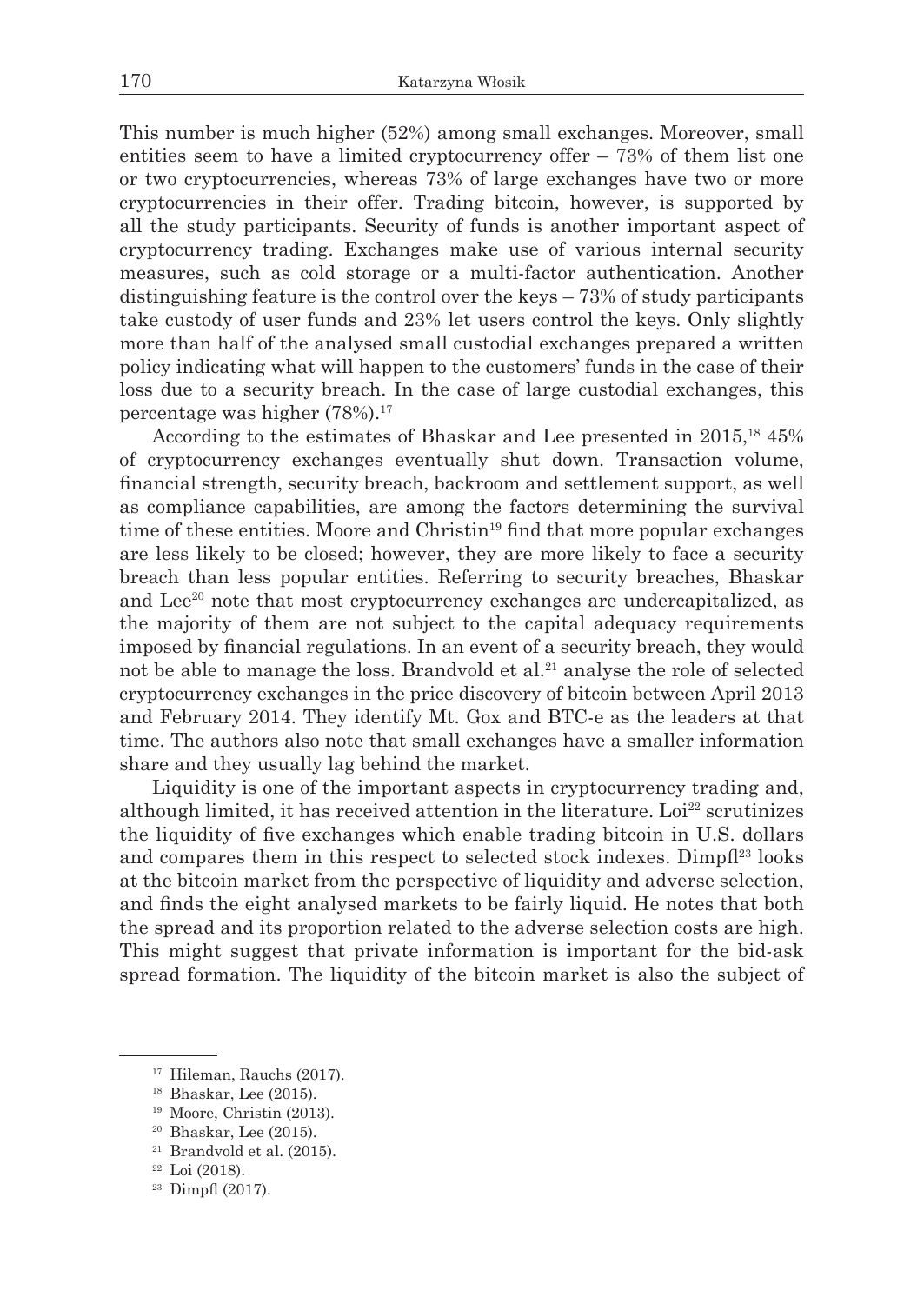Shi's research<sup>24</sup>, who analyses the time series from Bitstamp, and notices that bitcoin futures trading has contributed to the improvement of the spot market liquidity and stabilized the spot price volatility. Brauneis and Mestel<sup>25</sup> link liquidity measures with the market efficiency, finding that the higher the liquidity of the analysed cryptocurrencies, the more efficient they become.

The research on the Polish bitcoin market is rather scant. Among the few exceptions is the study of Piotrowska<sup>26</sup>, who describes Polish bitcoin users and their purposes in using this cryptocurrency, and of  $Poskart^{27}$ , who compares the offers of five cryptocurrency platforms operating in Poland.

# **III. SELECTED CRYPTOCURRENCY EXCHANGES AND THE DATA**

In this article, I analyse platforms which enable exchanging bitcoin for four traditional currencies – Japanese yen (JPY), U.S. dollar (USD), euro (EUR), and Polish zloty (PLN). The data were extracted from the website Bitcoincharts.com. According to this website, within the last 30 days (as of 27 March 2019), 55% of volume in the bitcoin market was exchanged in USD, 19% – in JPY and 13% – in EUR. These currencies were followed by: PLN, AUD (Australian dollar), IDR (Indonesian rupiah), BRL (Brazilian real) and ZAR (South African rand).

The analysed six platforms were selected based on the availability of both transactional and daily data, their location and the traditional currencies in their offer. Out of the exchanges that are covered by Bitcoincharts.com, BitFlyer and BTCBOX (based in Japan) are among the most significant players in trading bitcoin in JPY, Kraken (based in the USA) is the market which excels in terms of trading bitcoin in EUR, and Bitstamp (based in the UK) is the biggest exchange in terms of USD volume. BitBay and BitMarket dominate trading bitcoin in PLN.

These entities enable exchanging bitcoin for several different currencies. I took this fact into account and, based on the available data, for USD I analysed datasets from Bitstamp, Kraken and BitBay, for EUR – from Kraken, BitBay and BitMarket, for JPY – from BitFlyer, BTCBOX and Kraken and for PLN – from BitBay and BitMarket. Basic information related to these cryptocurrency markets is presented in Table 1.

<sup>24</sup> Shi (2017).

<sup>25</sup> Brauneis, Mestel (2018).

<sup>26</sup> Piotrowska (2018).

<sup>27</sup> Poskart (2017).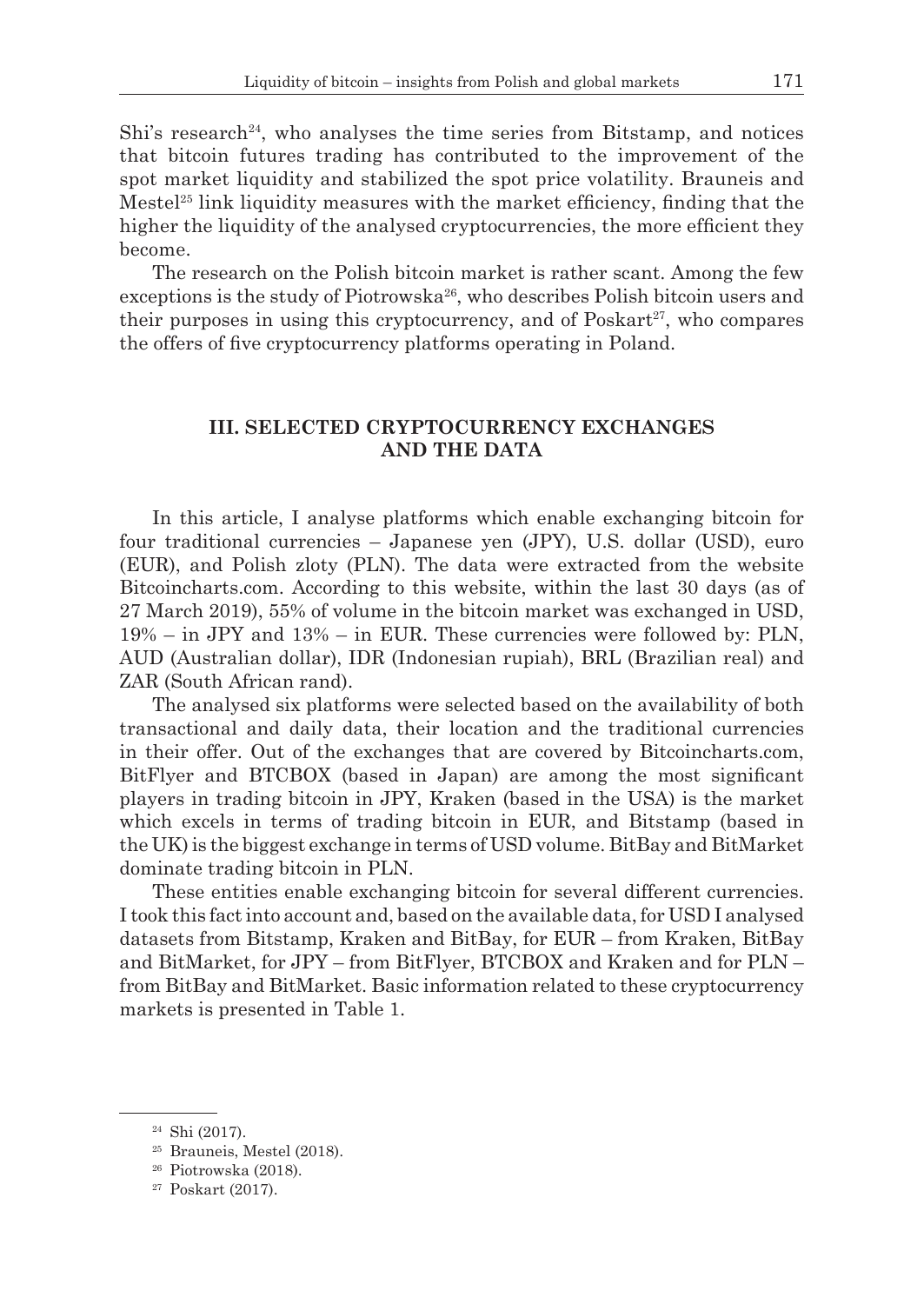Basic characteristics of the analysed cryptocurrency platforms Basic characteristics of the analysed cryptocurrency platforms

|                              | Bitstamp                                                                                                                                                                                      | Kraken                                                                                                                                                                                                                                             | BitFlyer                                                                                                                                                                                                         | <b>BTCBOX</b>                                                             | BitMarket                                                                                                                                                                                                                                      | BitBay                                                                                                                                                                                                                                                                                                                       |
|------------------------------|-----------------------------------------------------------------------------------------------------------------------------------------------------------------------------------------------|----------------------------------------------------------------------------------------------------------------------------------------------------------------------------------------------------------------------------------------------------|------------------------------------------------------------------------------------------------------------------------------------------------------------------------------------------------------------------|---------------------------------------------------------------------------|------------------------------------------------------------------------------------------------------------------------------------------------------------------------------------------------------------------------------------------------|------------------------------------------------------------------------------------------------------------------------------------------------------------------------------------------------------------------------------------------------------------------------------------------------------------------------------|
| Headquarters                 | UK, London                                                                                                                                                                                    | USA, San Fran-<br>cisco                                                                                                                                                                                                                            | Japan, Tokyo                                                                                                                                                                                                     | Japan, Tokyo                                                              | Seychelles                                                                                                                                                                                                                                     | Valletta, Malta                                                                                                                                                                                                                                                                                                              |
| Cryptocur-<br>rencies        | BTC, BCC, ETH,<br>LTC, XRP                                                                                                                                                                    | 20 cryptocurren-<br>cies                                                                                                                                                                                                                           | BTC, BCH, ETH,<br>ETC, LTC, LSK,<br><b>MONA</b>                                                                                                                                                                  | BTC, BCH, LTC,<br><b>ELIA</b>                                             | BTC, BCC, BTG,<br>LTC, XRP, ETH                                                                                                                                                                                                                | 31 cryptocurrencies                                                                                                                                                                                                                                                                                                          |
| Accepted flat<br>currencies  | USD, EUI                                                                                                                                                                                      | USD, EUR, CAD,<br>GBP, JPY                                                                                                                                                                                                                         | JPY                                                                                                                                                                                                              | JPY                                                                       | PLN, EUR (only<br>BTC/EUR)                                                                                                                                                                                                                     | PLN, EUR, USD, GBP                                                                                                                                                                                                                                                                                                           |
| <b>Trading</b> fees          | (if the 30-day USD<br>Depending on the<br>30-day USD trad-<br>ing volume below<br>$ume - from 0.1\%$<br>30-day USD vol-<br>above USD20 m)<br>trading volume<br>to $0.25\%$ (if the<br>USD20 k | to 0.16% (maker),<br>above USD10 m)<br>$0.26\%$ (taker) (if<br>the 30-day USD<br>the 30-day USD<br>the 30-day USD<br>below USD50 k)<br>trading volume<br>trading volume<br>$0.1\%$ (taker) (if<br>$volume - from$<br>Depending on<br>$0%$ (maker), | at least JPY500 m)<br>$\text{ume}-\text{from}~0.01\%$<br>(if the 30-day JPY<br>Depending on the<br>trading volume is<br>ing volume below<br>30-day JPY trad-<br>30-day JPY vol-<br>to 0.15% (if the<br>JPY100 k) | a cryptocurrency<br>$(0.05\% - BTC,$<br>$0.1\% - others)$<br>Depending on | to 0.16% (maker),<br>above EUR500 k)<br>$0.26%$ (taker) (if<br>the 30-day EUR<br>the 30-day EUR<br>the 30-day EUR<br>trading volume<br>below EUR100)<br>trading volume<br>$0.3%$ (taker) (if<br>volume – from<br>Depending on<br>$0%$ (maker), | For crypto-crypto pairs<br>day EUR volume - for<br>0.17% (maker), 0.25%<br>Depending on the 30-<br>crypto-fiat pairs from<br>(taker) (if the 30-day<br>EUR trading volume<br>(taker) (if the 30-day<br>EUR trading volume<br>0.3% (maker), 0.43%<br>above EUR875 k) to<br>$-0\%$ (maker), 0.1%<br>below EUR1,250).<br>taker) |
| the interface<br>Language of | English                                                                                                                                                                                       | English (US),<br>English (UK),<br>Japanese                                                                                                                                                                                                         | Japanese, Chinese,<br>South Korean,<br>English                                                                                                                                                                   | Japanese, Chinese,<br>English                                             | English<br>Polish.                                                                                                                                                                                                                             | Portuguese, Brazilian<br>Polish, English, Ger-<br>Chinese, Spanish,<br>man, Russian<br>Portuguese,<br>French                                                                                                                                                                                                                 |
|                              |                                                                                                                                                                                               |                                                                                                                                                                                                                                                    |                                                                                                                                                                                                                  |                                                                           |                                                                                                                                                                                                                                                |                                                                                                                                                                                                                                                                                                                              |

Source: the websites of cryptocurrency exchanges (<www.bitstamp.net>, <www.kraken.com>, <br/> <br/>stifflyer.com/en-jp>, <www.btcbox.co.jp>, <www.bitmarket.pl>, <br/> <br/>bitbay.net/pl>) [accessed 30 May 2019]. Source: the websites of cryptocurrency exchanges (<www.bitstamp.net>, <www.kraken.com>, <br/> <br/>intflyer.com/en-jp>, <www.bitbox.co.jp>, <www.bitmarket.pl>, <bitbay.net/pl>) [accessed 30 May 2019].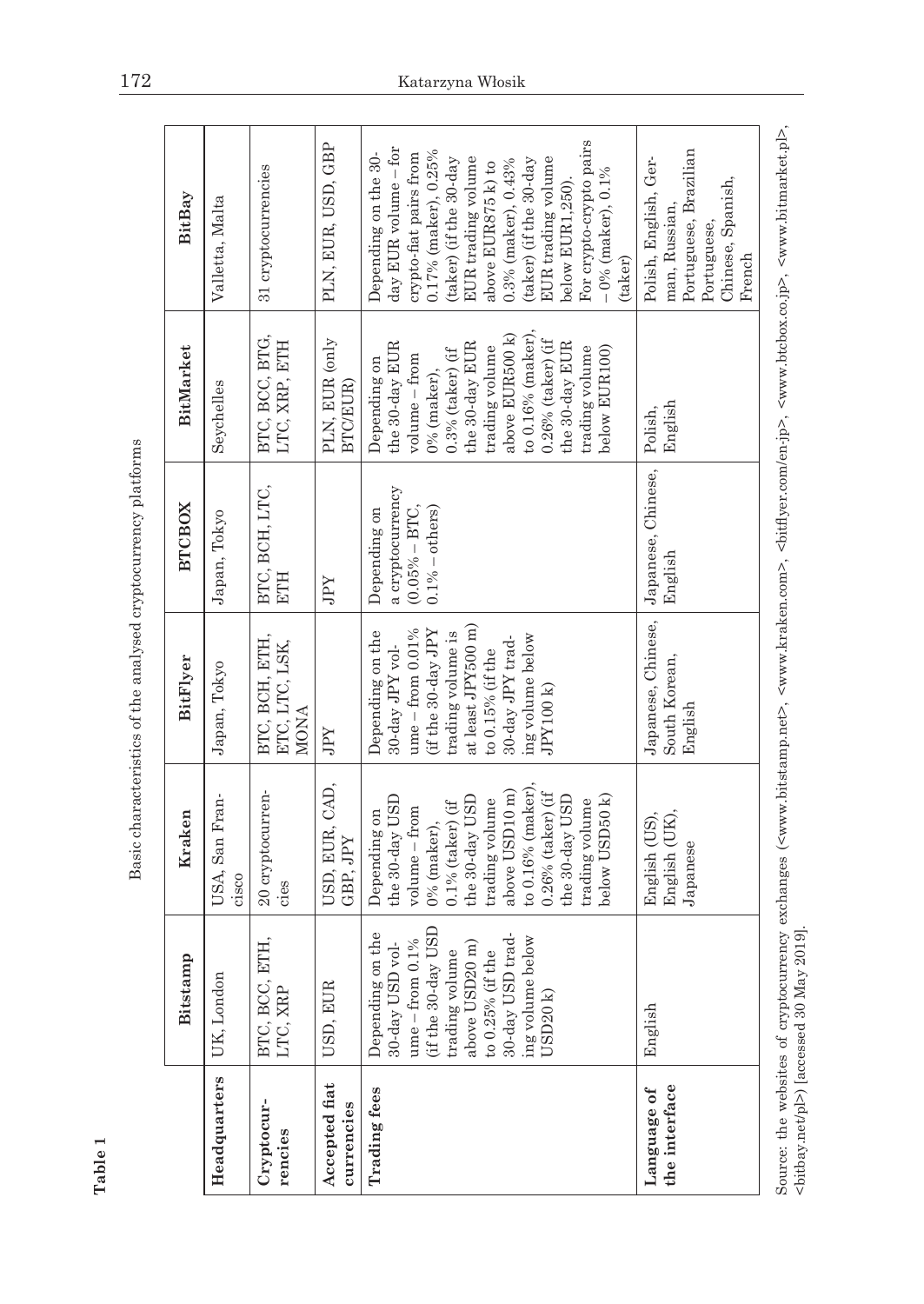Out of the analysed platforms, BitBay is distinguished by the number of cryptocurrencies in its offer and the number of languages that its interface is available in. This platform, together with BitMarket, are the only ones which have their websites in Polish. This may be their competitive advantage. The interface of the remaining platforms is available either in English or in one of the Asian languages.

The trading fee schedule usually depends on the trading volume and the type of the order – the fees are higher in the case of orders which provide liquidity (*maker*) and lower in the case of the ones which take it (*taker*). Platforms which enable trading in PLN also use such a fee schedule. In their case, the investors whose 30-day trading volume exceeds EUR500,000 (BitMarket) or EUR875,000 (BitBay) can count on fees which are lower than the fees paid by retail investors. These limits are rather low, compared to the biggest exchanges. This may suggest that BitBay and BitMarket serve mainly local and retail investors.

I used two types of data sets – with transactional and daily observations. To focus on the greatest boom on the bitcoin market and the subsequent downturn, I analysed the data from 5 July 2017 to 17 March 2019. Another reason for selecting such a period is the fact that the characteristics of the Bitcoin system change very often, as shown by Thies and Molnár.<sup>28</sup> The average bitcoin prices in USD noted on selected markets over the analysed time are presented in Graph 1.



#### **Graph 1**

Source: based on the data sourced from <Bitcoincharts.com> [accessed 18 March 2019].

<sup>28</sup> Thies, Molnár (2018).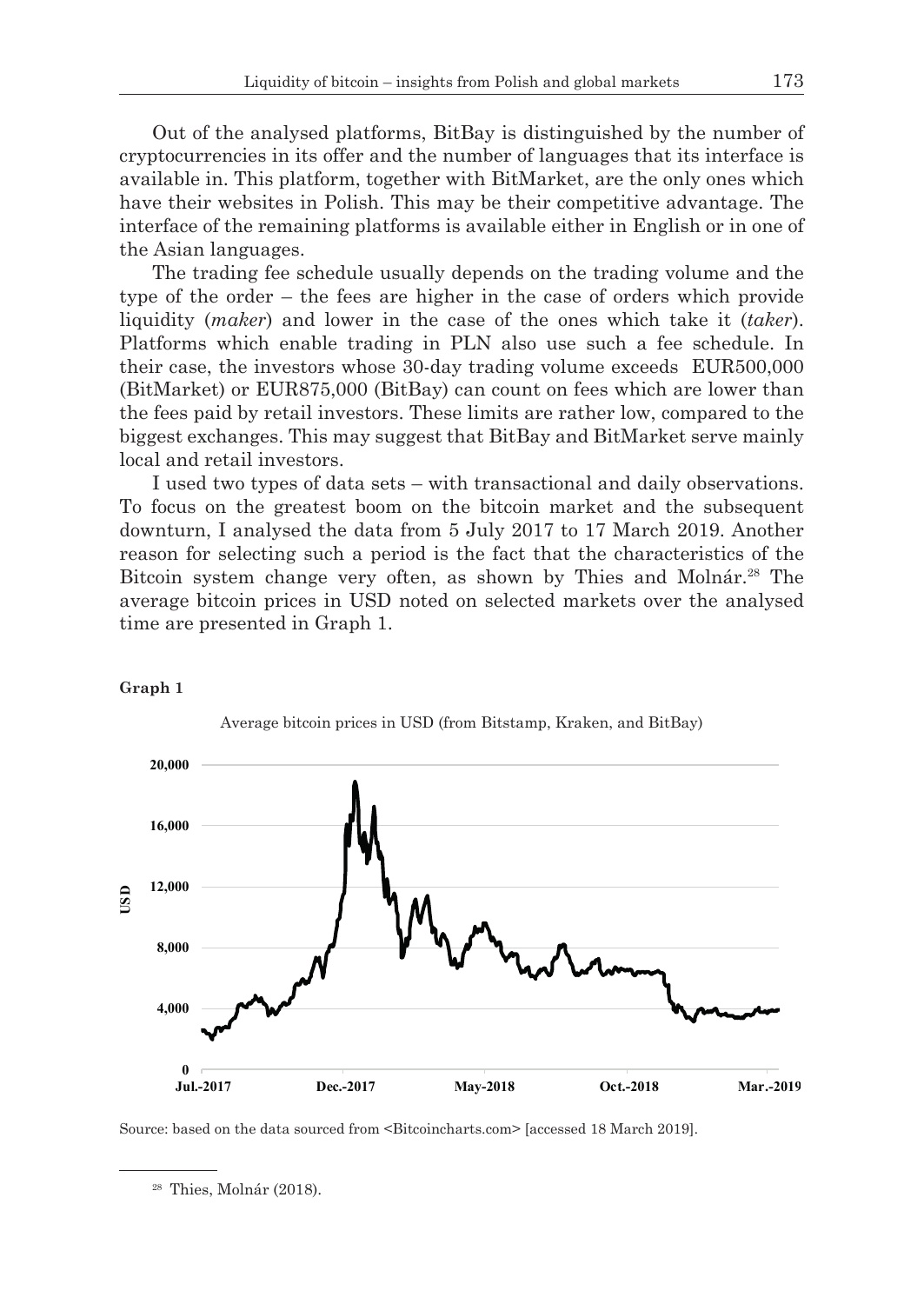# **IV. LIQUIDITY**

Harris<sup>29</sup> called liquidity 'the most important characteristics of wellfunctioning markets.' It is a notion which is difficult to define, let alone to estimate.<sup>30</sup> According to Black,<sup>31</sup> 'in general, an asset is said to be liquid if it can be sold in a short time, at a price not too much below the price the seller would get if he took plenty of time to sell the asset.' He further developed this idea with respect to stocks, which can be generalized to other types of assets. He noted that a liquid market can be perceived as a continuous one, which means that an investor is able to immediately buy or sell almost any amount of stocks, and as an efficient one – an investor can buy or sell a small number of stocks near the current market price and a large number of stocks over a long period at prices which, on average, are close to the current market price.<sup>32</sup>

Liquidity cannot be observed directly and, due to its multidimensional nature, it is not possible to capture it in a single measure.<sup>33</sup> Trading volume – the number of sold instruments, is a direct liquidity measure, and one of the most commonly used.<sup>34</sup> In this study, I also take into account the average number of trades, the waiting time between trades, and ILLIQ – an illiquidity measure introduced by Amihud<sup>35</sup> which combines return with volume. This relation reflects the price change, resulting from one currency unit volume. It was calculated using the following formula: $36$ 

$$
ILLIQ_t = \frac{|R_t|}{\log(VOLD_t)},
$$

where  $|R_t|$  denotes the absolute return over a day, *t*, which in this study was calculated based on daily weighted prices, while  $\textit{VOLD}_t$  is the volume in currency units within a day  $t$ . The higher its values, the lower the liquidity.

### **V. EMPIRICAL RESULTS V. EMPIRICAL RESULTS**

In the first step, I examined the transactional data. The overall number of trades within the analysed time, the daily average number of trades and the average time between trades are presented in Table 2. average in

- <sup>33</sup> Amihud (2002).  $\frac{34}{100}$  and  $(2002)$ . This is shown by the example of Kraken. Although it is highly in it is highly it is highly it is highly in it is highly in the example of Kraken. Although it is highly in the example of Kraken.
	- <sup>34</sup> Doman (2011): 28.

<sup>29</sup> Harris (2003). BitFlyer (JPY), Bitstamp (USD) and Kraken (EUR) are the leaders in this respect, whereas

 $30$  Lesmond (2005).

<sup>31</sup> Black (1971).

<sup>32</sup> Black (1971). exchange dominates in trading in trading in a particular currency does not mean that it excels in that it excels in the  $(1971)$ 

<sup>35</sup> Amihud (2002).  $\sum_{i=1}^{36}$  Amihud (2002), it does not see measured in terms of the very liquid in terms of the very liquid in terms of the very liquid in terms of the very liquid in terms of the very liquid in terms of the very liquid

<sup>36</sup> Będowska-Sójka, Echaust (2018).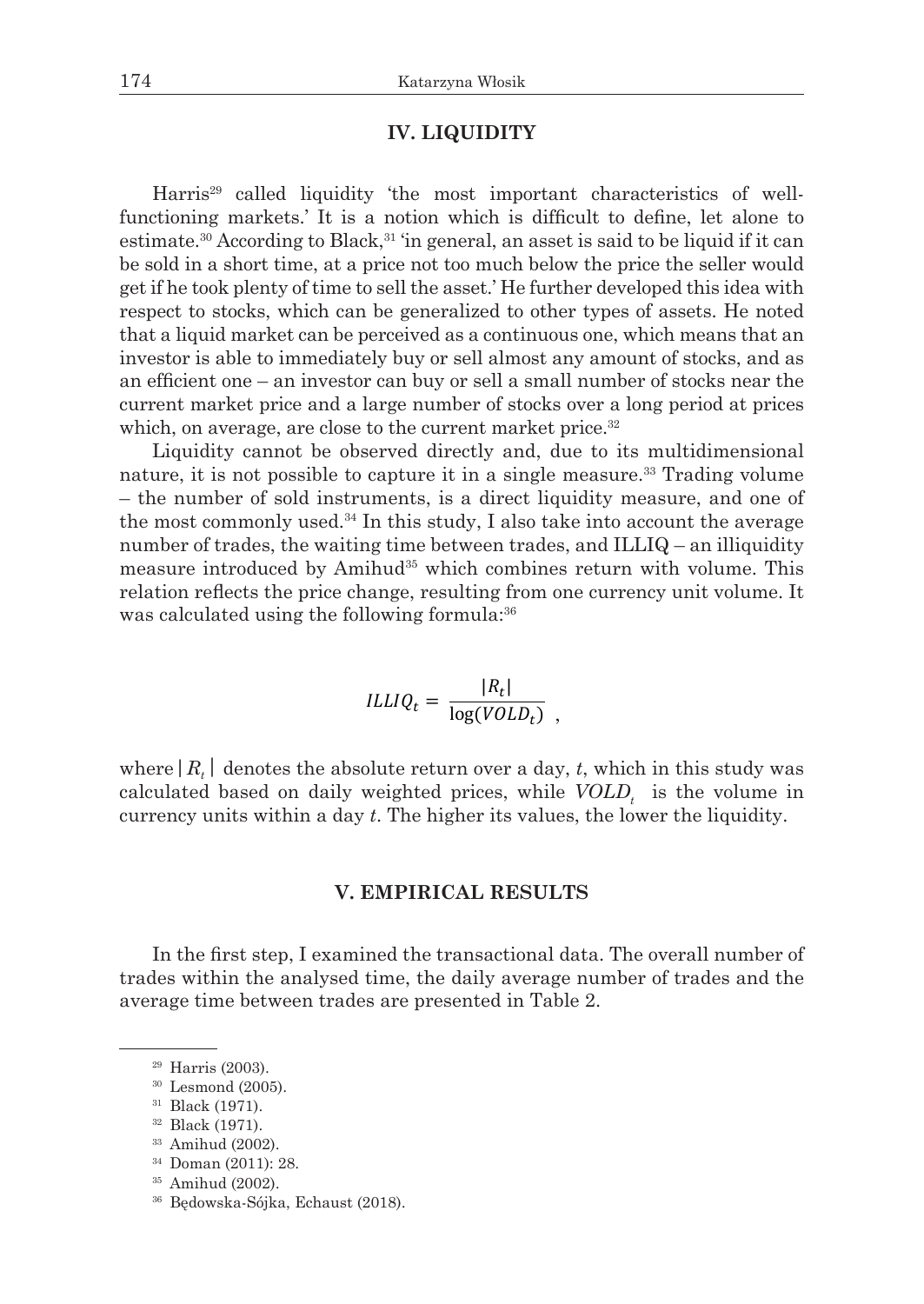#### **Table 2**

| Market        | Currency   | The number of trades |                  | The time between trades<br>(seconds) |                              |
|---------------|------------|----------------------|------------------|--------------------------------------|------------------------------|
|               |            | Overall              | Daily<br>average | Mean                                 | <b>Standard</b><br>deviation |
| Bitstamp      | USD        | 17,839,443           | 28,727           | 3                                    | 8                            |
| Kraken        | USD.       | 11,269,228           | 18,147           | 5                                    | 68                           |
| BitBay        | USD        | 168,196              | 271              | 319                                  | 1,560                        |
| Kraken        | <b>EUR</b> | 17,718,832           | 28,533           | 3                                    | 66                           |
| BitBay        | <b>EUR</b> | 227,392              | 366              | 236                                  | 867                          |
| BitMarket     | <b>EUR</b> | 16,837               | 27               | 3,108                                | 10,076                       |
| BitFlyer      | JPY        | 39,893,976           | 64,242           | 1                                    | 57                           |
| <b>BTCBOX</b> | <b>JPY</b> | 9,130,116            | 14,702           | 6                                    | 28                           |
| Kraken        | <b>JPY</b> | 146,097              | 235              | 366                                  | 2,301                        |
| BitBay        | PLN        | 3,882,415            | 6,252            | 14                                   | 55                           |
| BitMarket     | <b>PLN</b> | 785,007              | 1,264            | 68                                   | 279                          |

The number of trades and the time between trades in different bitcoin markets

Source: author's calculations based on the data sourced from <Bitcoincharts.com> [accessed 18 March 2019].

BitFlyer (JPY), Bitstamp (USD) and Kraken (EUR) are the leaders in this respect, whereas BitMarket (EUR), Kraken (JPY) and BitBay (USD) are ranked the lowest. The fact that one exchange dominates in trading in a particular currency does not mean that it excels in terms of trading in other currencies as well. This is shown by the example of Kraken. Although it is highly active in trading bitcoin in EUR and USD, it does not seem to be very liquid in terms of trading in JPY.

Based on transactional data, it is possible to determine the volume distribution throughout the day. The results, expressed as the percentage of the total daily volume, are presented in Graphs 2–12. The time on the horizontal axes is UTC.

One of the stylized facts about stock markets is the U-shaped volume periodicity. It results from the normal cycle of the investors' activity – it is higher at the beginning and at the end of the trading session and significantly decreases in the middle of the day, during lunch time.<sup>37</sup> On the basis of a set of bitcoin markets which is different than the one analysed in this article, Dimpfl<sup>38</sup> finds that the liquidity of bitcoin exchanges is highest during the opening hours of respective stock markets. He also notes that the liquidity of these markets depends on the time of the day, although the effect is less pronounced than in the case of stock markets. This may result from the continuous possibility of trading bitcoin (24/7).

<sup>37</sup> Doman (2011): 202.

<sup>38</sup> Dimpfl (2017).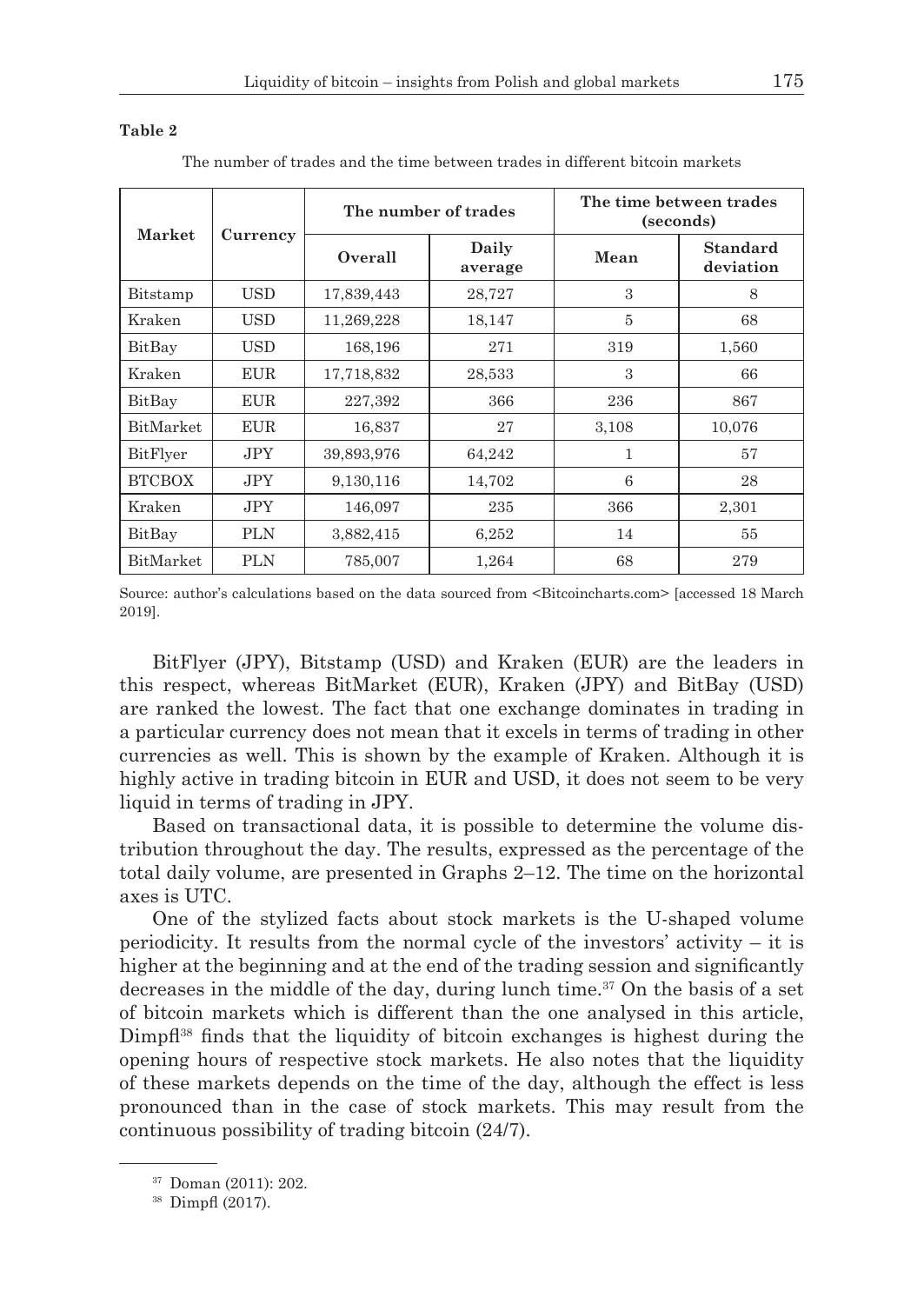## **Graph 2–12**



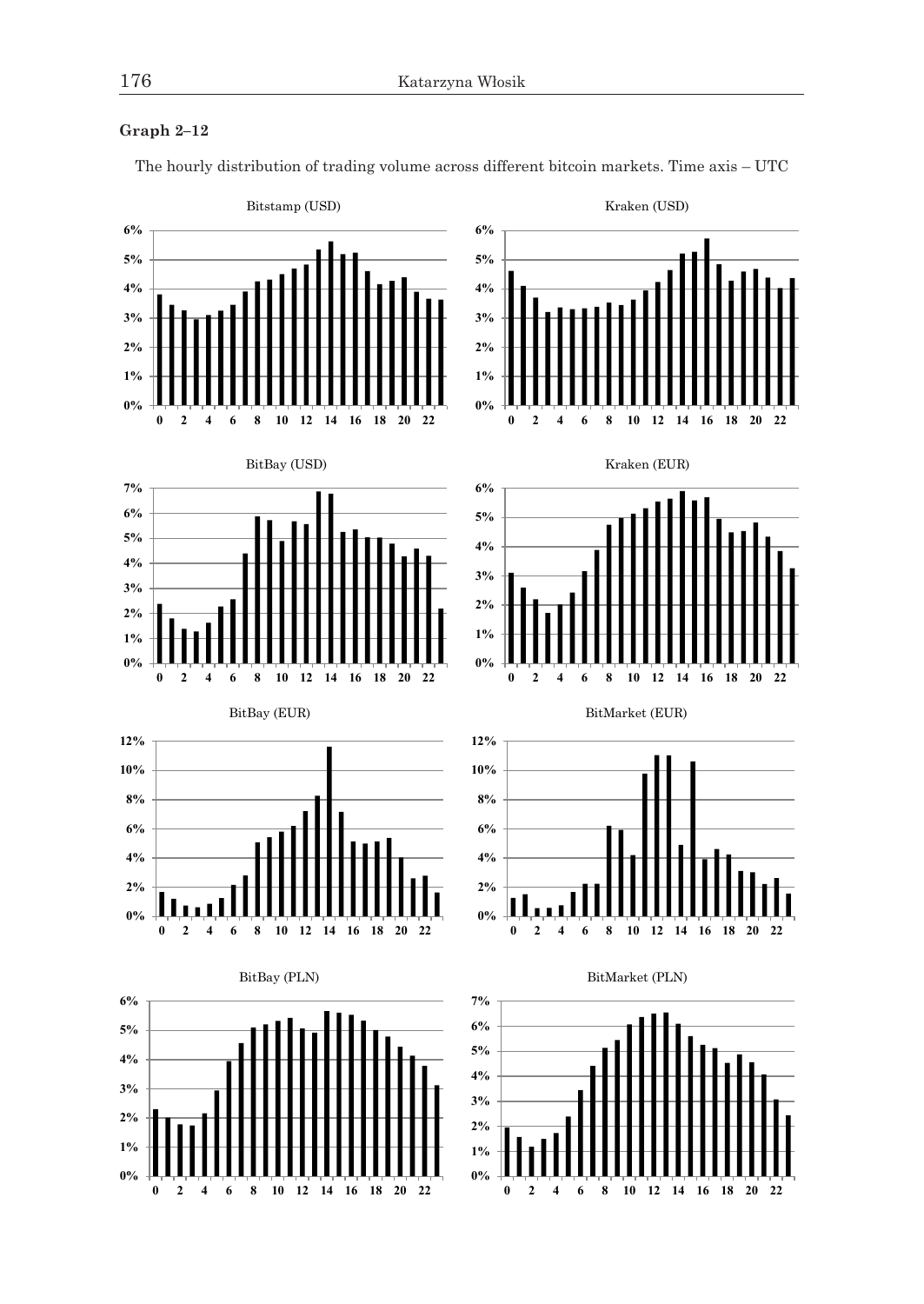

Source: author's calculations based on the data sourced from <Bitcoincharts.com> [accessed 18 March 2019].

As shown in Graphs 2–12, some markets exhibit a more uniform distribution of volume throughout the day than the others. BTCBOX (JPY) is the most distinct example. It is also noticeable in the case of Bitstamp (USD), Kraken (USD) and BitFlyer (JPY) and may suggest that these markets are used on a global scale to a greater extent than the others.

Moreover, the trade intensity of the markets seems to be related with the activity of human life – generally, trading is more intense during the day-time in a particular part of the world. As far as the exchanges based in the UK and in the USA are concerned, we may observe that trade volumes on Bitstamp (USD) and Kraken (EUR) exhibit a similar pattern – they are the lowest at 3 a.m. UTC and rise gradually, achieving the highest values at around 1–4 p.m. UTC (Bitstamp) and 2–4 p.m. (Kraken). This may imply that European investors use these markets on a wider scale, as this pattern corresponds to the day- and night-times in Europe. Trading activity on Kraken (USD) is lower between 3 and 10 a.m. UTC. Later, it increases and reaches its peak at 4 p.m. UTC (it is 11 a.m. in New York).

Markets which allow for trading bitcoin in JPY are most active from midnight (UTC) to: 1 p.m. UTC (Kraken), 2 p.m. UTC (BitFlyer) and 3 p.m. (BTCBOX). The time zone in Japan is UTC+9. This means that these markets are most active from 9 a.m. to 10 p.m. – midnight JST (Japanese Standard Time), and less active during the night-time in Japan.

Generally, BitBay and BitMarket are most active from 6 a.m. UTC. This holds irrespective of the currency that the bitcoin is exchanged for. Trading in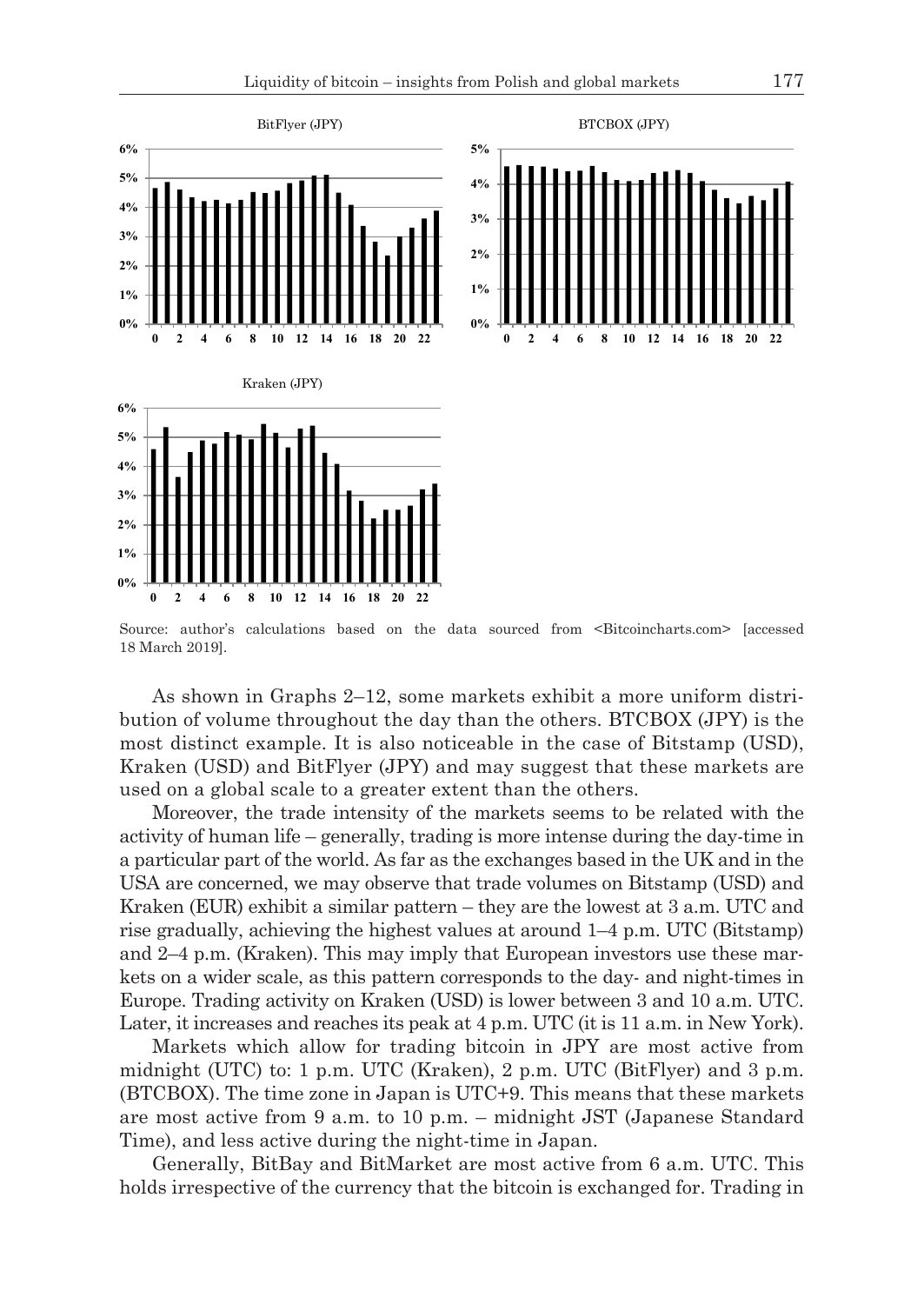USD (on BitBay) and in PLN (both on BitBay and BitMarket) is also relatively intense until 9–10 p.m. These platforms are also used for trading in euro, however, most of the trades occur between 8 a.m. and 3 p.m. UTC. The specific distribution of the trading volume on these markets may result from the low number of trades, as shown in Table 2. During the night-time in Poland, the activity of BitBay and BitMarket decreases, which may imply that they are used mainly by investors based in Poland.

In the next step, I calculated Amihud's illiquidity measure – ILLIQ, based on daily data. Lower values indicate the higher liquidity of a market. Since this liquidity proxy exhibited significant volatility and jumps, it was smoothed using a 30-day moving average. Table 3 contains the descriptive statistics of ILLIQ and Graphs 13–16 present how this measure developed in the analysed markets over time.

| Market           | Currency   | Mean  | Min.  | Max.  | <b>Standard</b> |
|------------------|------------|-------|-------|-------|-----------------|
|                  |            |       |       |       | deviation       |
| Bitstamp         | <b>USD</b> | 0.004 | 0.001 | 0.007 | 0.002           |
| Kraken           | <b>USD</b> | 0.004 | 0.001 | 0.008 | 0.002           |
| BitBay           | <b>USD</b> | 0.006 | 0.002 | 0.012 | 0.002           |
| Kraken           | <b>EUR</b> | 0.004 | 0.001 | 0.008 | 0.002           |
| BitBay           | <b>EUR</b> | 0.006 | 0.002 | 0.011 | 0.002           |
| <b>BitMarket</b> | <b>EUR</b> | 0.008 | 0.002 | 0.017 | 0.003           |
| BitFlyer         | JPY.       | 0.003 | 0.001 | 0.006 | 0.001           |
| <b>BTCBOX</b>    | JPY.       | 0.003 | 0.001 | 0.006 | 0.001           |
| Kraken           | JPY.       | 0.005 | 0.001 | 0.009 | 0.002           |
| BitBay           | <b>PLN</b> | 0.003 | 0.001 | 0.007 | 0.002           |
| BitMarket        | <b>PLN</b> | 0.004 | 0.001 | 0.009 | 0.002           |

**Table 3**

Descriptive statistics of ILLIQ

Source: author's calculations based on the data sourced from <Bitcoincharts.com> [accessed 18 March 2019].

The values of ILLIQ display a similar pattern over the analysed period in the case of all the selected markets. The liquidity decreased at the turn of 2017 and 2018. It was the time when the biggest boom and the subsequent crash in the history of the bitcoin market could be observed. Then the liquidity increased until mid-November 2018. Again, at the turn of the years, the liquidity declined. This time, the rise of the ILLIQ values was accompanied by a slump in bitcoin prices. In February 2019 the liquidity went back to the pre-crash levels.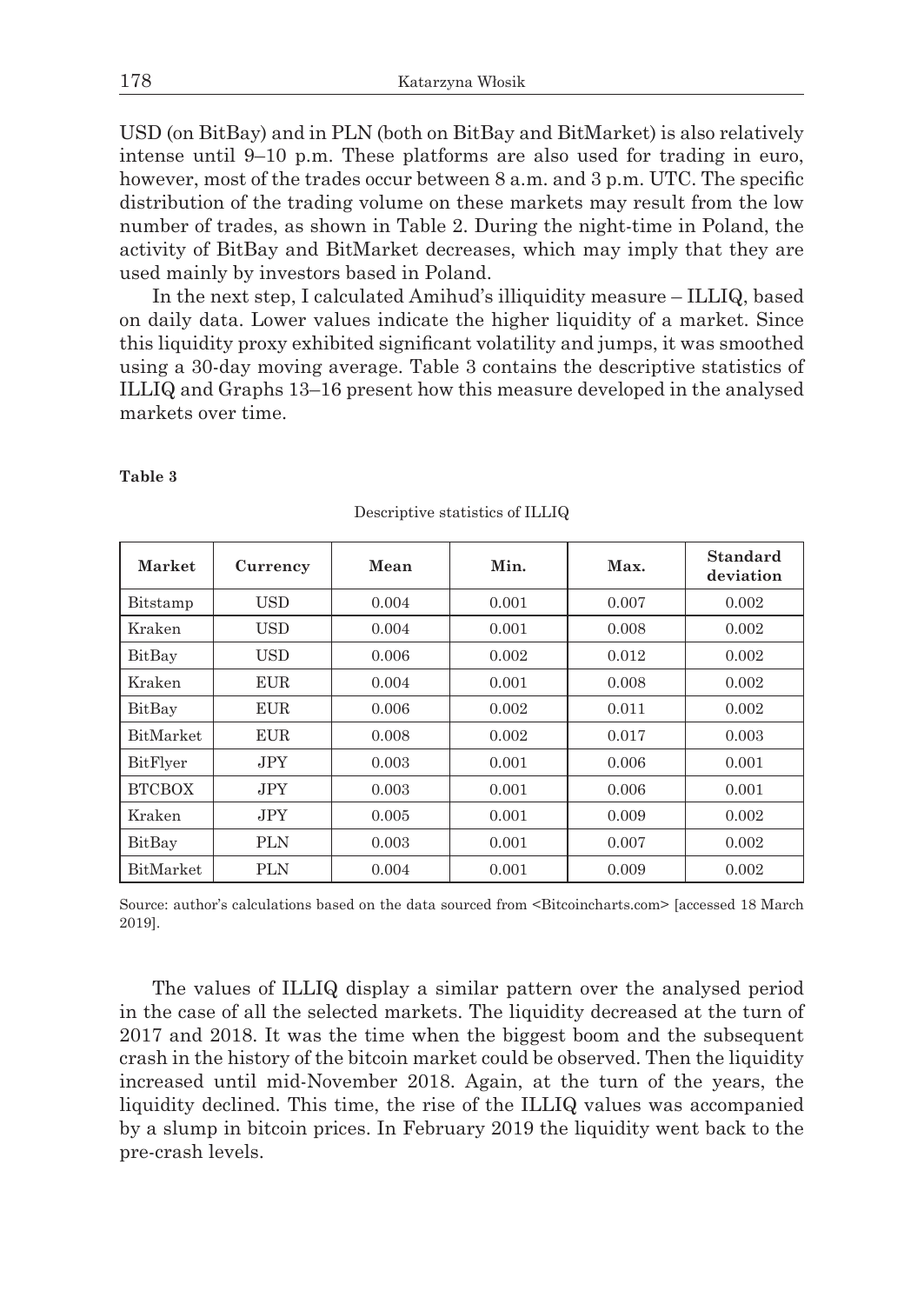

Daily values of ILLIQ



**EUR**

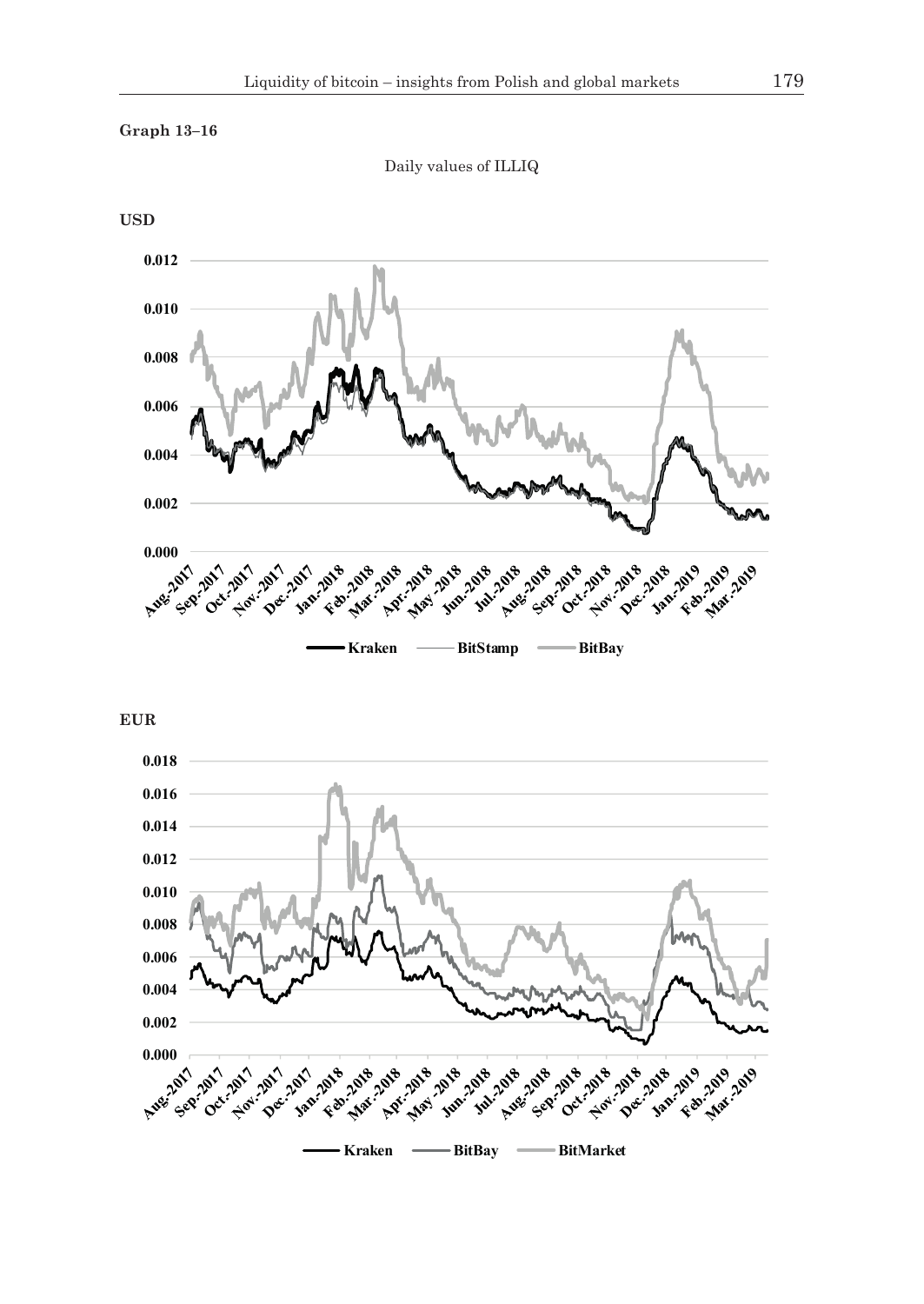

**PLN**



Source: author's calculations based on the data sourced from <Bitcoincharts.com> [accessed 18 March 2019].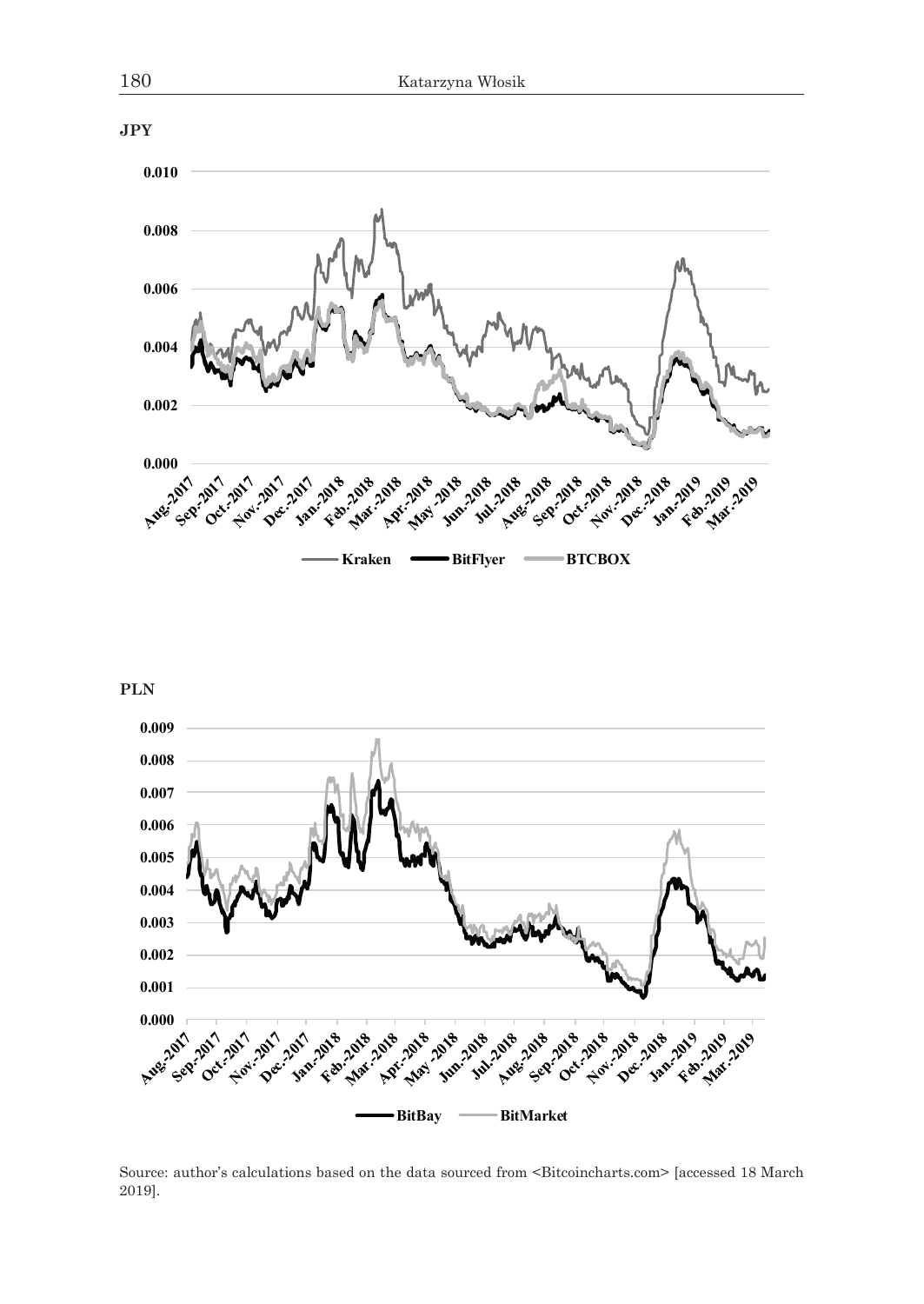The Polish bitcoin markets – BitBay (PLN) and BitMarket (PLN) – were fairly liquid in the analysed period. BitBay tended to slightly outperform BitMarket in this respect. Notwithstanding, Graphs 13–16 indicate that these two platforms specialize in trading bitcoin in PLN and are not so liquid with regards to other currencies. This is also the case for Kraken. This cryptocurrency exchange is among the biggest platforms in terms of trading in EUR, and relatively big in terms of trading in USD. Although it also offers the possibility of trading in JPY, it was much less liquid compared to BitFlyer and BTCBOX. The fact that a cryptocurrency platform may be perceived as a global player in terms of trading bitcoin in one currency does not have to mean that it plays an important role in trading in other traditional currencies that are in its offer.

## **VI. CONCLUDING REMARKS**

Bitcoin was created to facilitate online payments. Currently, however, it is used mainly as an investment vehicle. In this article, I analysed liquidity patterns on different bitcoin exchanges, as liquidity is a factor of great importance for investors. Apart from the platforms which enable the investors to trade bitcoin in USD and EUR, I also examined the markets where it is possible to trade in JPY and PLN.

The analysis of trading activity shows that out of the multitude of bitcoin markets, we can distinguish entities which are renowned globally and entities which are recognized only locally. Although BitBay and BitMarket are the leaders in trading bitcoin in PLN, they undoubtedly belong to the second group.

Moreover, an exchange which is among the global leaders in terms of trading in one currency can be perceived as a smaller market in terms of trading in another currency. It can be also noticed that BitBay and BitMarket are used mainly for trading in PLN. They are rather illiquid in terms of trading in other currencies and their liquidity further decreases at night-time in Poland. They are characterized by a much lower number of trades and, consequently, by a longer time between trades, compared to the biggest platforms. This is further confirmed by the analysis of the Amihud's illiquidity measure which also shows that all the exchanges display similar patterns when the dynamics of this measure is concerned.

As mentioned in the article, as of March 2019, PLN was the fifth most popular currency used for trading bitcoin (according to the data of Bitcoincharts.com). Therefore, the results imply that trading in the bitcoin market is highly concentrated and the distance between leading traditional currencies and PLN is vast, despite the fact that PLN occupies a relatively high place in the ranking.

The competitive advantage of the local platforms, such as BitBay and BitMarket, may result from the fact that they also offer cryptocurrency trading in less popular currencies, not only in the world reserve ones. Moreover, their interfaces are available in local languages (in this case in Polish), which makes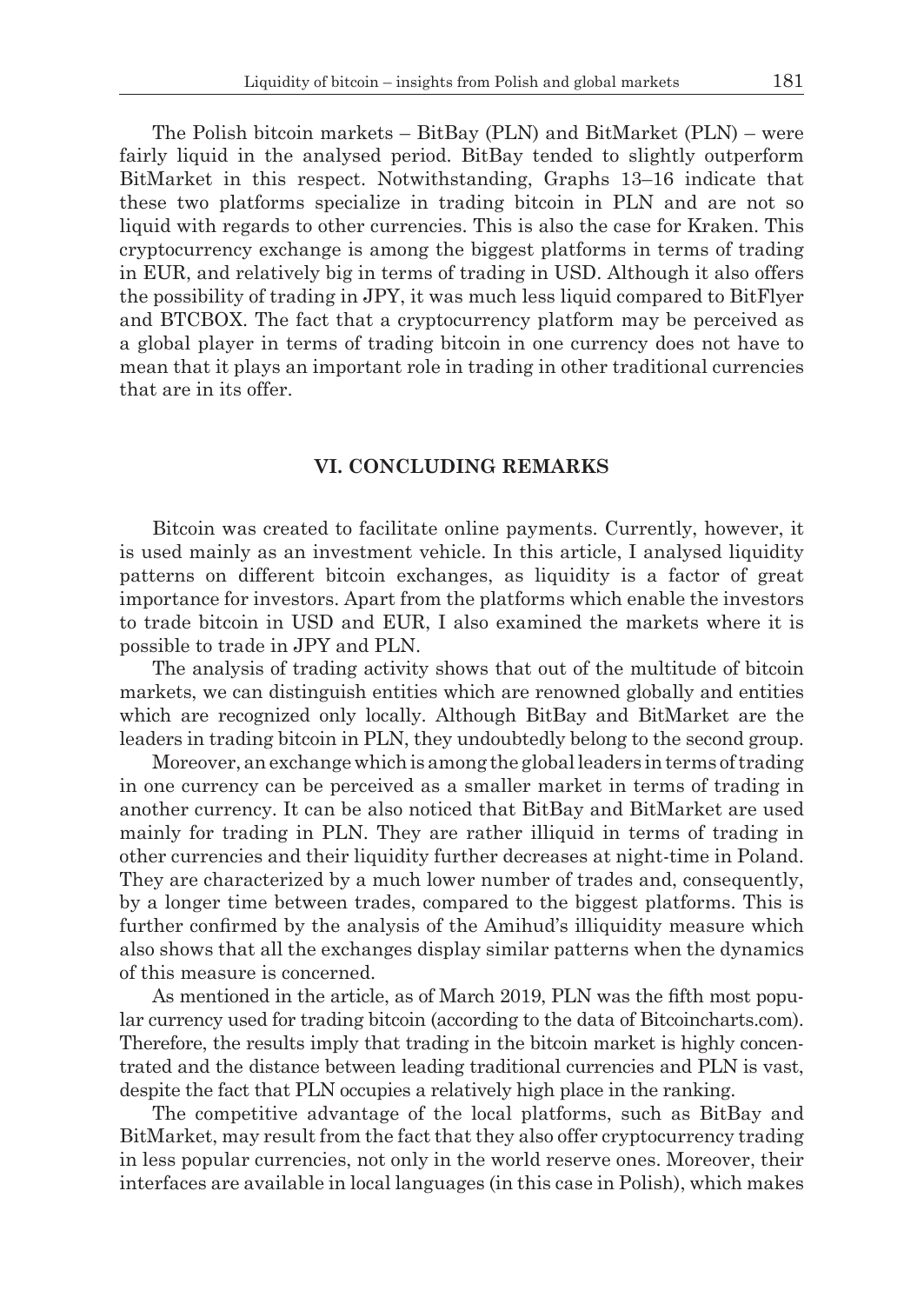them more user-friendly. Home bias may contribute to their popularity as well – the cryptocurrency exchanges which enable trading in PLN may seem to be an obvious choice for some Polish investors. Therefore, the fourth industrial revolution, which contributed to the creation of the Bitcoin ecosystem, leaves room for both the big and the local exchanges.

*Katarzyna Włosik Poznań University of Economics and Business katarzyna.wlosik@ue.poznan.pl https://orcid.org/0000-0002-7546-6601*

- Antonopoulos, A.M. (2018). Mastering Bitcoin. O'Reilly Media. <https://github.com/bitcoinbook/ bitcoinbook> [accessed 13 March 2019].
- Amihud, Y. (2002). Illiquidity and stock returns: cross-section and time-series effects. Journal of Financial Markets 5: 31–56.
- Azzi, G., Bouri, E., Hagfors, L.I., Molnár, P., Roubaud, D. (2017). On the hedge and safe haven properties of bitcoin: is it really more than a diversifier? Finance Research Letters 20: 192–198.
- Baur, D.G., Hong, K., Lee, A.D. (2018). Bitcoin: medium of exchange or speculative assets? Journal of International Financial Markets. Institutions and Money 54: 177–189.
- Będowska-Sójka, B., Echaust, K. (2018). Commonality in liquidity and the dynamics of the liquidity indices: the evidence from the emerging European stock markets.  $\lt$ https://www. researchgate.net/publication/325735275> [accessed 22 March 2019].
- Bhaskar, N.D., Lee, D.K.C. (2015). Bitcoin exchanges, [in:] D.K.C. Lee (ed.), Handbook of Digital Currency. Bitcoin, Innovation, Financial Instruments and Big Data. San Diego: Elsevier: 559–573.
- Bitcoincharts (2019). Exchange volume distribution. <https://bitcoincharts.com/charts/volumepie> [accessed 27 March 2019].
- Black, F. (1971). Toward a fully automated stock exchange. Part I. Financial Analysts Journal  $27(4) \cdot 25 - 35$
- Brandvold, M., Molnár, P., Vagstad, K., Valstad, O. (2015). Price discovery on bitcoin exchanges. Journal of International Financial Markets. Institutions and Money 36: 18–35.
- Brauneis, A., Mestel, R. (2018). Price discovery of cryptocurrencies: bitcoin and beyond. Economics Letters 165: 58–61.
- Briere, M., Oosterlinck, K., Szafarz, A. (2015). Virtual currency, tangible return: portfolio diversification with bitcoin. Journal of Asset Management 16(6): 365–373.
- Carrick, J. (2016). Bitcoin as a complement to emerging market currencies. Emerging Markets Finance and Trade 52(10): 2321–2334.
- CoinMarketCap (2019). 24 Hour Volume Rankings (All Exchanges). <https://coinmarketcap.com/ exchanges/volume/24-hour/all/> [accessed 27 March 2019].
- Dimpfl, T. (2017). Bitcoin market microstructure. <https://papers.ssrn.com/sol3/papers.cfm?abstract\_id=2949807> [accessed 7 March 2018].
- Doman, M. (2011). Mikrostruktura giełd papierów wartościowych. Poznań: Wydawnictwo Uniwersytetu Ekonomicznego w Poznaniu.
- European Central Bank (2015). Virtual currency schemes a further analysis. <https://www.ecb. europa.eu/pub/pdf/other/virtualcurrencyschemesen.pdf> [accessed 28 November 2018].
- Glaser, F., Haferkorn, M., Siering, M., Weber, M.C., Zimmermann, K. (2014). Bitcoin asset or currency? Revealing users' hidden intentions. Proceedings of the European Conference on Information Systems (ECIS). Tel Aviv.
- Harris, L. (2003). Trading and Exchanges: Market Microstructure for Practitioners. Oxford: Oxford University Press.
- Hileman, G., Rauchs, M. (2017). Global Cryptocurrency Benchmarking Study. Cambridge: Centre for Alternative Finance.